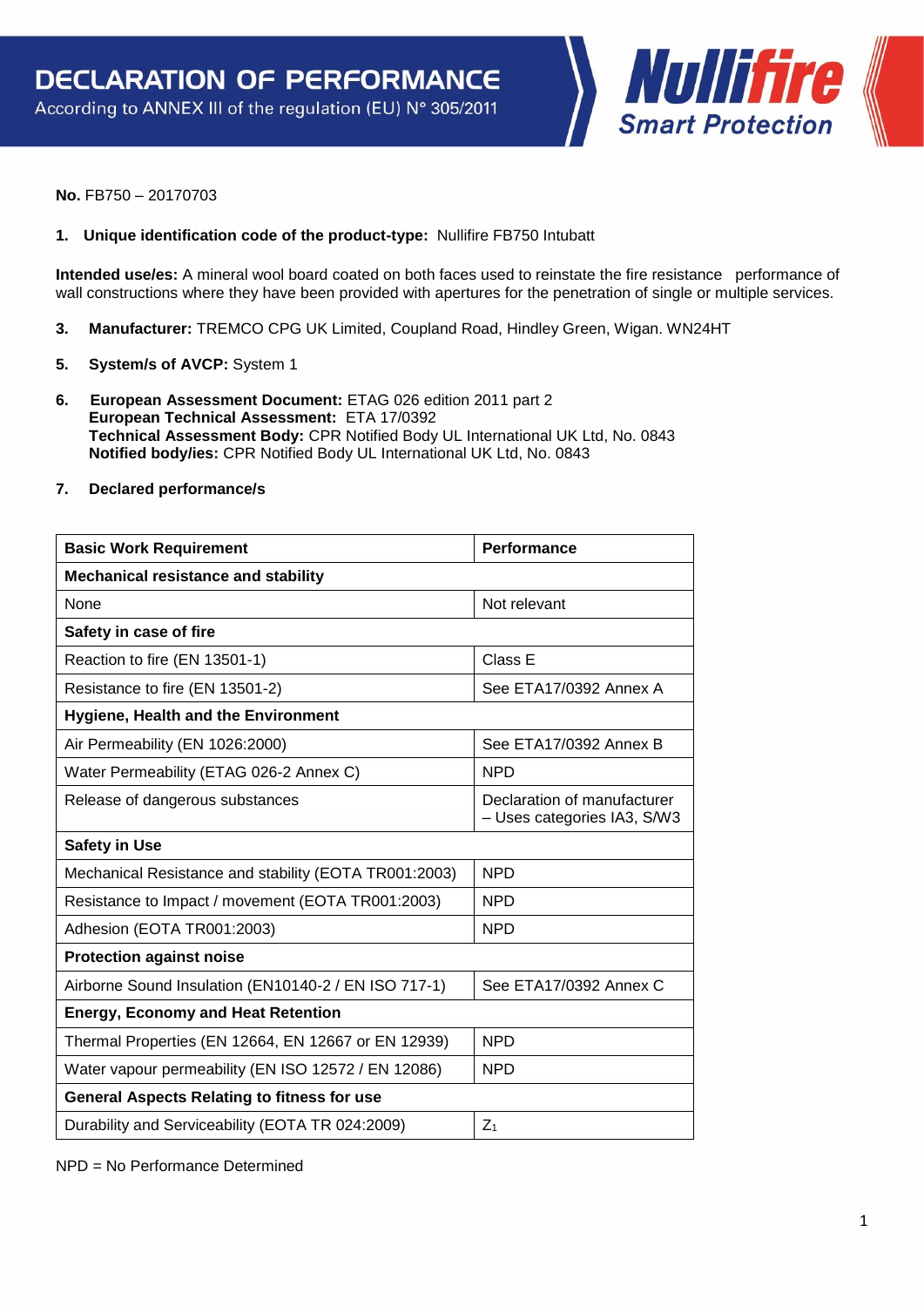

## **8. Appropriate Technical Documentation and/or Specific Technical Documentation:**

The performance of the product identified above is in conformity with the set of declared performance/s. This declaration of performance is issued, in accordance with Regulation (EU) No 305/2011, under the sole responsibility of the manufacturer identified above.

Signed for and on behalf of the manufacturer by:

*M. Liptrot, Operations Director*

*At Wigan on 1 July 2020*

## **Annex:**

According to Art. 6 (5) of the Regulation (EU) No. 305/2011 a Safety Data sheet according Regulation (EU) No. 1907/2006 (REACH), Annex II is available on the website to support this Declaration of Performance.